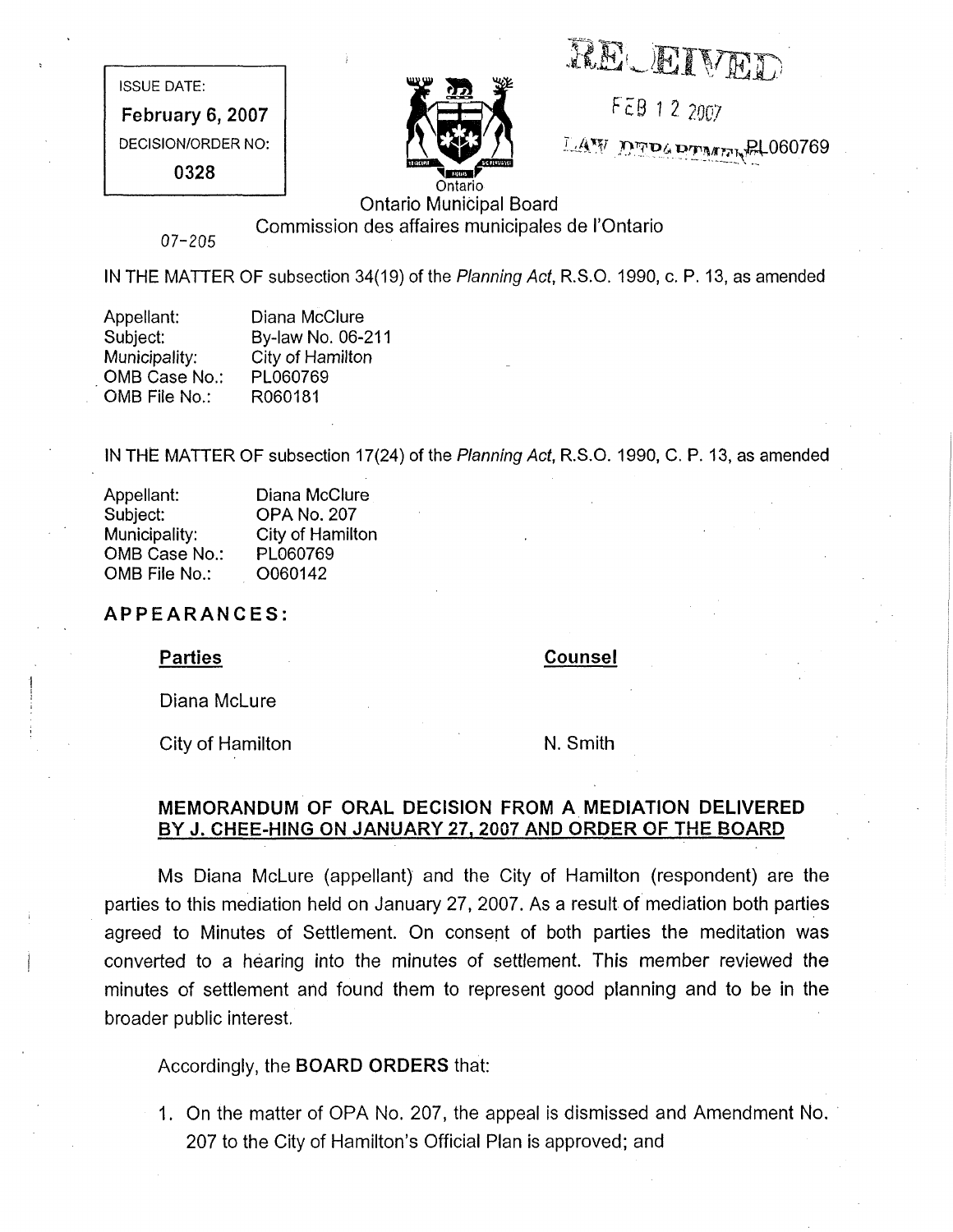, On the matter of Zoning By-law No. 06-211, the appeal is allowed and Zoning By-law No. 06-211 is hereby amended in the manner as set out in Attachment 1. The Board authorizes the municipal clerk to assign a number to this by-law for record keeping purposes.

These are the Orders of the Board.

"J. Chee-Hing"

J. CHEE-HING MEMBER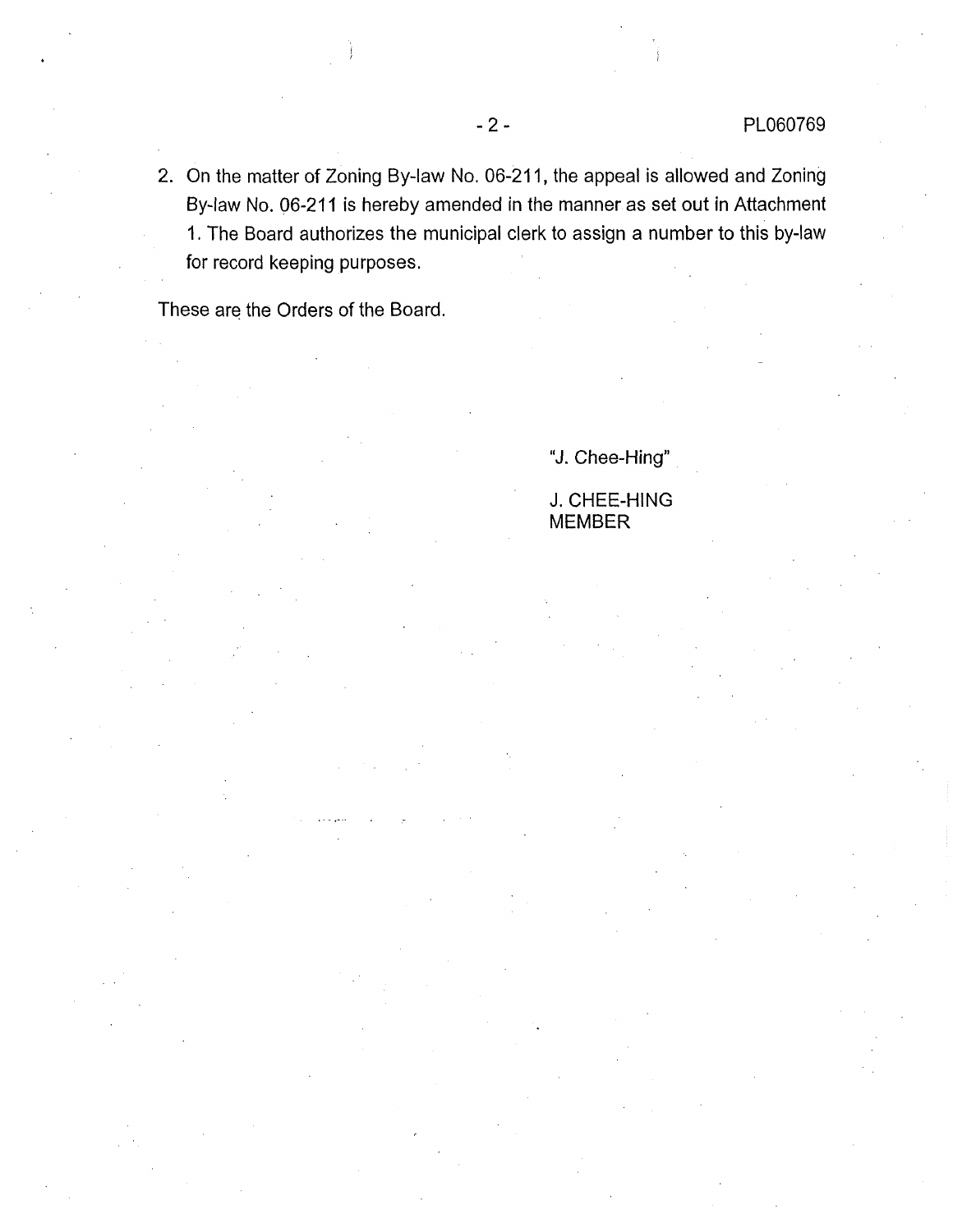# Attachment 1 PL060759

### Authority: Ontario Municipal Board Order

### CITY OF HAMILTON

### BY-LAW NO,

### To amend Zoning By-law No. 6593 as amended by By-law No. 06-2il Respecting Lands Located at 281 Herkimer Street

Whereas By-law 06-211 was passed by the City of Hamilton on July 12, 2006;

And Whereas Diana McClure appealed By-law 06-211 to the Ontario Municipal Board;

And Whereas Diana McClure and the City of Hamilton agreed to resolve the appeal in accordance with this amendment;

And Whereas the Ontario Municipal Board approved the terms of settlement in accordance with this amendment;

NOW THEREFORE the Council of the City of Hamilton enacts as follows:

1, That the Preamble of By-law 06-21! be amended by adding the following paragraph: "

> AND WHEREAS permitting commercial uses furthers the preservation of the cultural heritage values associated with this property, including but not limited to

- the introduction of branch banking in the late  $19^{th}$  and early  $20^{th}$ **Century**
- the original architectural configuration of the one-storey bank branch building being intact
- J the building, its composition, layout, design and materials, being an. excellent example of early 20<sup>th</sup> Century branch-type banking-an extremely well-preserved example of Edwardian architecture,

2. That Section I of By-law 06-211 be deleted and the following substituted:

Sheet No. W-14 of the District Maps, appended to and forming part of By.law No. 6593 (Hamilton), is amended,

(a) by changing from the "D" (Urban Protected Residential  $-$  One and Two Family Dwellings, etc.) District to "D"